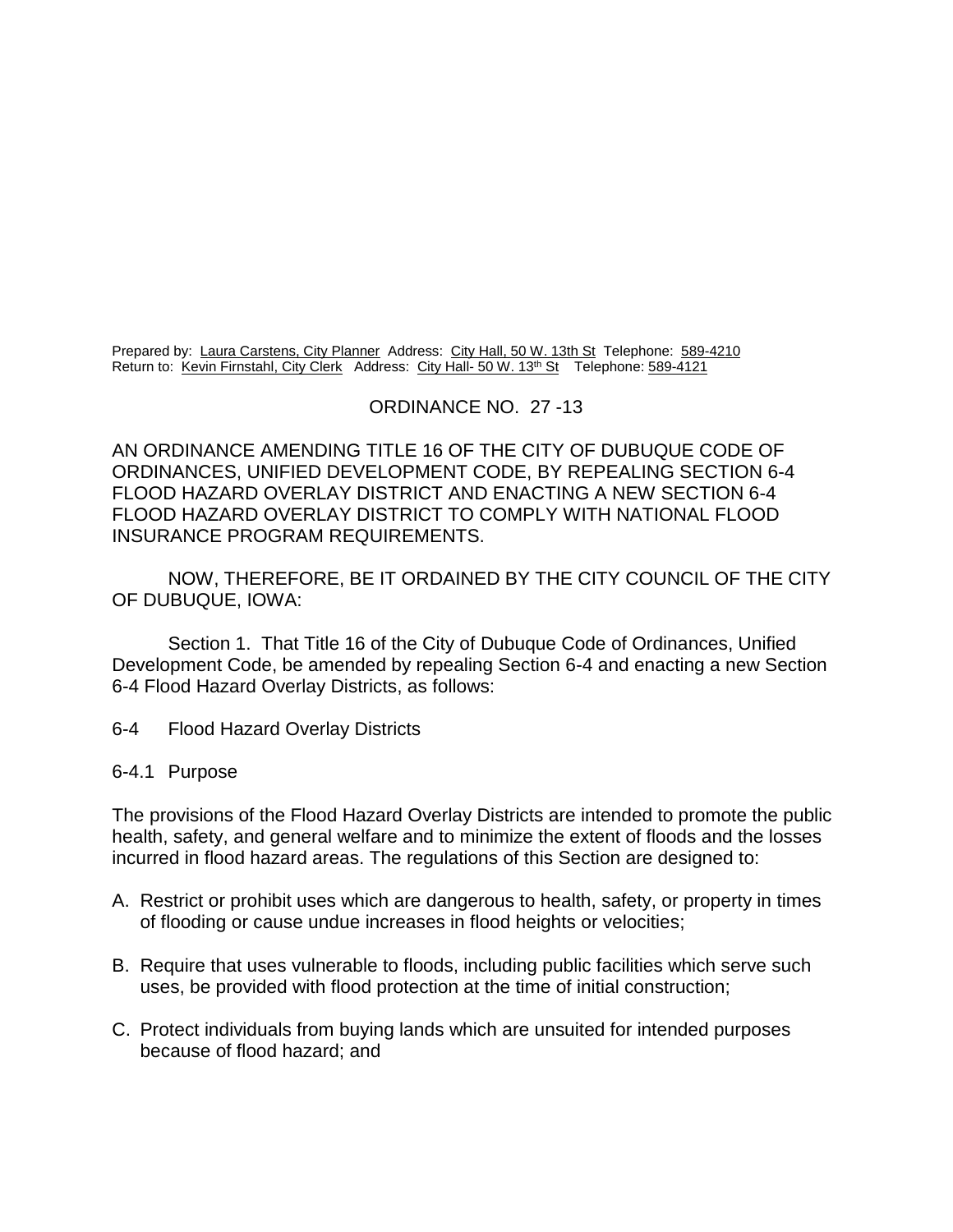D. Assure that eligibility is maintained for property owners in the City to purchase flood insurance in the National Flood Insurance Program.

### 6-4.2 Lands to Which Regulations Apply

This section shall apply to all lands within the jurisdiction of the City shown on the Official Zoning Map as being within the boundaries of the 100-year floodplain.

# 6-4.3 Establishment of Official Floodplain Zoning Map

The official floodplain zoning map, together with all explanatory matter thereon and is hereby adopted by reference and declared to be a part of this Code. The Official Zoning Map bears the signature of the Mayor attested by the City Clerk and shall be on file in the office of the Planning Services Department. The Flood Insurance Rate Map (FIRM) for Dubuque County and incorporated areas, City of Dubuque, Panels 19061C0215E, 0217D, 0220E, 0236E, 0237E, 0238E, 0239E, 0241E, 0330E, 0332E, 0335E, 0351E, 0352E, 0354E, 0358E, dated October 18, 2011, **and Panels 0242F**, **0243F**, **0244F**, **0356F**, **0360F, dated August 19, 2013,** which were prepared as part of the Flood Insurance Study for Dubuque County, are hereby adopted by reference and declared to be the Official Floodplain Zoning Map. The flood profiles and all explanatory material contained with the Flood Insurance Study are also declared to be a part of this ordinance.

### 6-4.4 Rules for Interpretation of District Boundaries

The boundaries of the zoning district shall be determined by scaling distances on the official floodplain zoning map. Where interpretation is needed as to the exact location of the boundaries of the district as shown on the Official Zoning Map, the City Planner shall make the necessary interpretation. The person contesting the location of the district boundary shall be given a reasonable opportunity to present their case and submit technical evidence.

### 6-4.5 Compliance

No structure or land shall hereafter be used and no structure shall be located, extended, converted or structurally altered to cause a substantial improvement without full compliance with the terms of this Code and other applicable regulations which apply to uses within the jurisdiction of this Code. Existing structures which suffer substantial damage shall also be required to meet full compliance with the terms of this Code should the damaged structure be repaired or rebuilt.

### 6-4.6 Abrogation and Greater Restrictions

It is not intended by this Code to repeal, abrogate or impair any existing easements, covenants, or deed restrictions. However, where this Code imposes greater restrictions,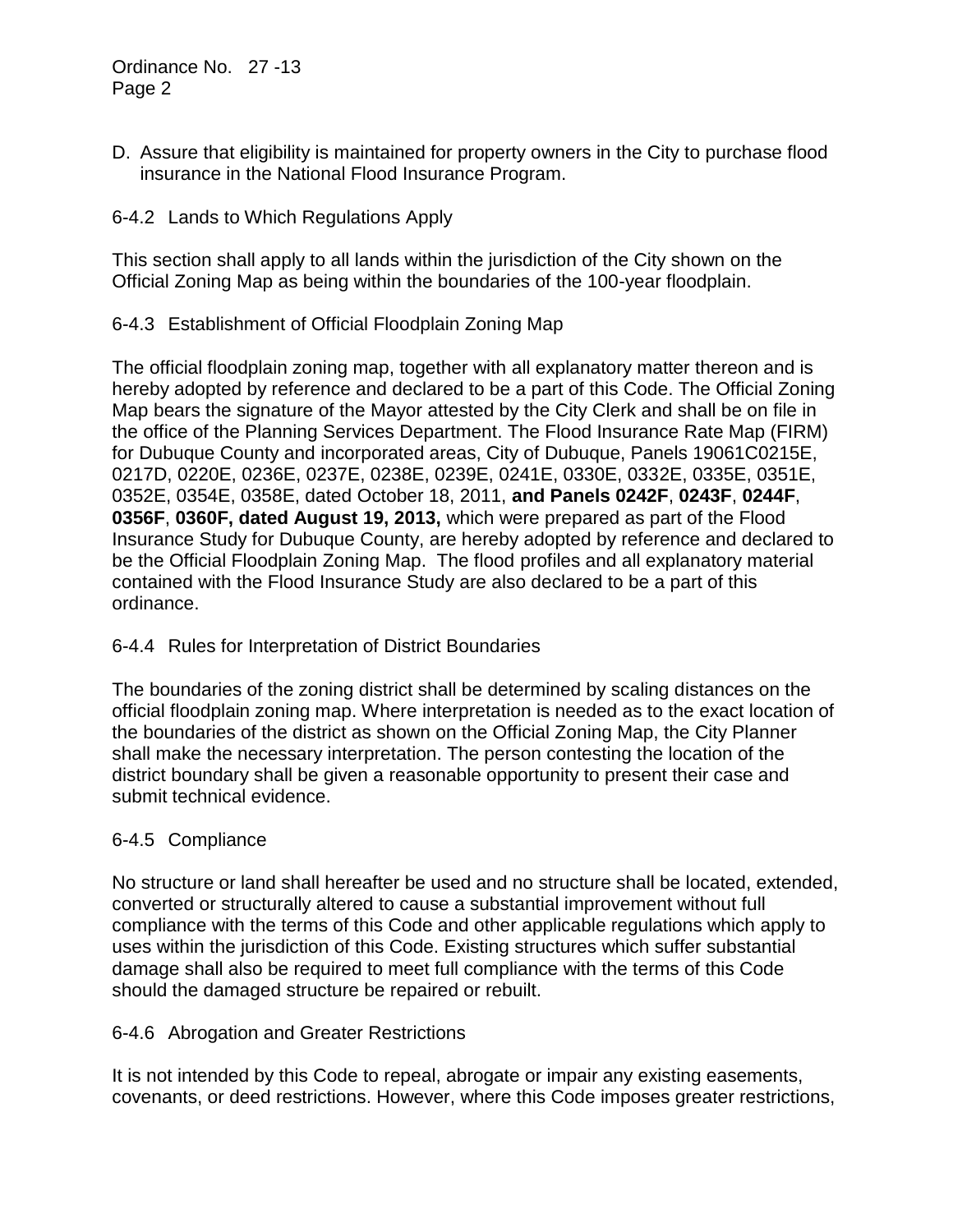the provisions of this Code shall prevail. All other ordinances inconsistent with this Code are hereby repealed to the extent of the inconsistency only.

# 6-4.7 Interpretation

In their interpretation and application, the provisions of this Code shall be held to be minimum requirements and shall be liberally construed in favor of the governing body and shall not be deemed a limitation or repeal of any other powers granted by state statutes.

# 6-4.8 Warning and Liability Disclaimer

The degree of flood protection required by this Code is considered reasonable for regulatory purposes and is based on engineering and scientific methods of study. Larger floods may occur on rare occasions. Flood heights may be increased by manmade or natural causes, such as ice jams and bridge openings restricted by debris. This Code does not imply that areas outside the flood plain districts or land uses permitted within such districts will be free from flooding or flood damages. This Code shall not create liability on the part of the City or any officer or employee thereof for any flood damages that result from reliance on this Code or any administrative decision lawfully made thereunder.

# 6-4.9 Establishment of Floodplain Overlay Districts

The floodplain areas within the jurisdiction of this Code are hereby divided into the following districts:

- A. Floodway Overlay District (FW). Floodway Fringe Overlay District (FF) and General Flood Plain Overlay District (FP). The boundaries are shown on the official floodplain zoning map. Within these districts all uses not allowed as permitted uses are prohibited.
- B. Floodway Overlay District (FW). The Floodway Overlay District shall be consistent with the boundaries of the floodway as shown on the official floodplain zoning map Overlay and indicated on the FIRM maps as Zone AE (hatched).
- C. Floodway Fringe Overlay District (FF). The Floodway Fringe Overlay District shall be those areas shown as floodway fringe on the official floodplain zoning map and indicated on the FIRM maps as Zone AE.
- D. General Floodplain Overlay District (FP). The General Floodplain Overlay District shall be those areas shown as being within the approximate 100-year flood boundary on the official floodplain zoning map and indicated on the FIRM maps as Zone A.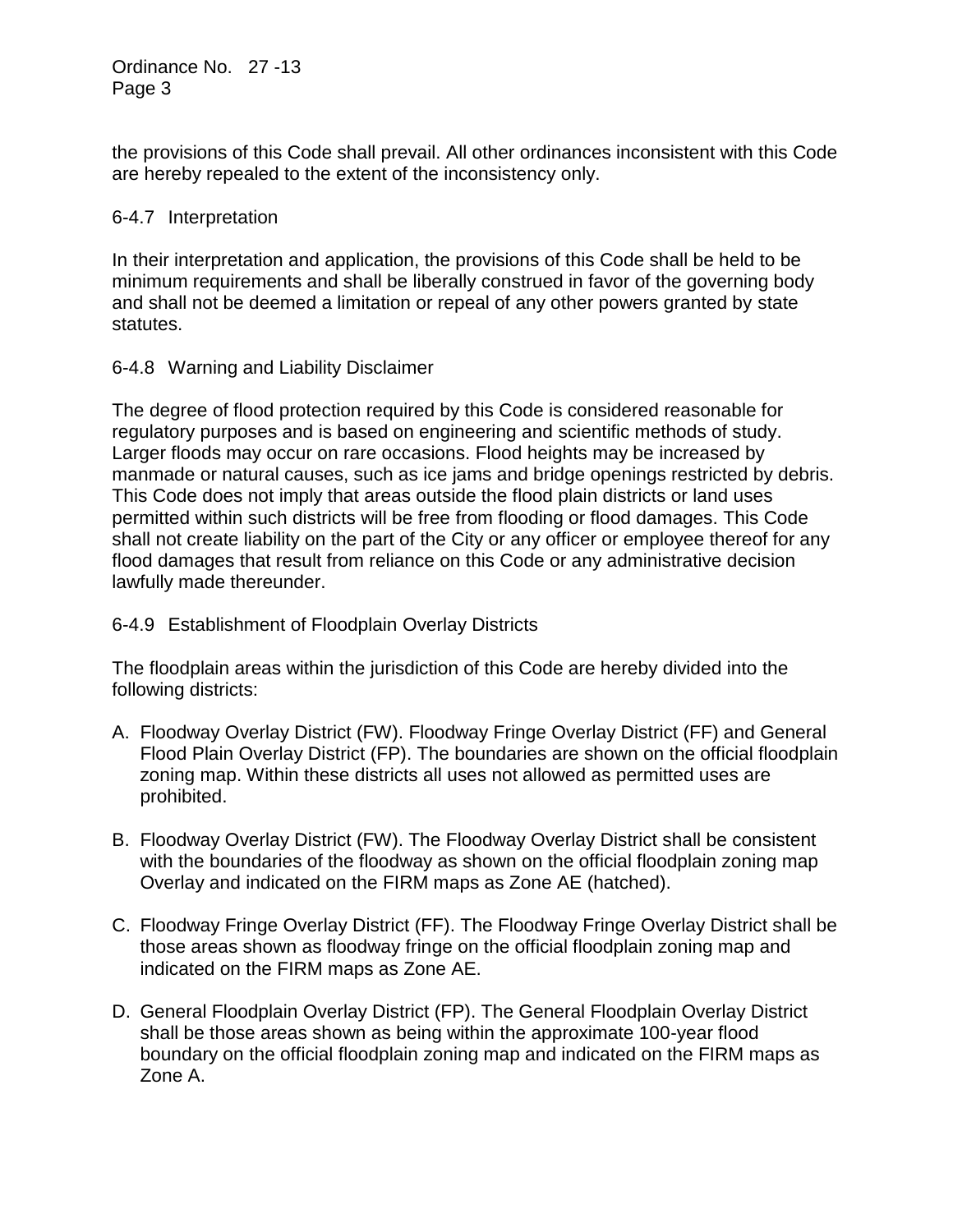#### 6-4.10 FW Floodway Overlay District

- A. Permitted uses. The following uses shall be permitted within the FW District to the extent they are not prohibited by any other ordinance (or underlying zoning district) and provided they do not include placement of structures, factory-built homes, fill or other obstruction, the storage of materials or equipment, excavation, or alteration of a watercourse.
	- 1. Agricultural uses such as general farming, pasture, grazing, outdoor plant nurseries, horticulture, viticulture, truck farming, forestry, sod farming, and wild crop harvesting.
	- 2. Accessory uses of land for industrial/commercial uses such as loading areas, parking areas, airport landing strips.
	- 3. Private and public recreational uses such as golf courses, tennis courts, ball fields, driving ranges, archery ranges, picnic grounds, transient camping and recreational vehicle facilities, boat launching ramps, swimming areas, parks, wildlife and nature preserves, game farms, fish hatcheries, shooting preserves, target ranges, trap and skeet ranges, hunting and fishing areas, hiking and horseback riding trails.
	- 4. Residential uses of land such as lawns, gardens, parking areas and play areas.
	- 5. Such other open space uses similar in nature to the above uses.
	- 6. Conditional uses. The following uses which involve structures (temporary or permanent), fill, and storage of materials or equipment may be permitted only upon issuance of a conditional use permit by the Zoning Board of Adjustment as provided for in Article 8. Such uses must also meet the applicable provisions of the Floodway District performance standards.
	- 7. Uses or structures accessory to open-space uses.
	- 8. Circuses, carnivals, and similar transient amusement enterprises.
	- 9. Drive-in theaters, new and used car lots, roadside stands, signs, and billboards.
	- 10.Extraction of sands, gravel, and other materials.
	- 11.Marinas, boat rentals, docks, piers, wharves.
	- 12.Utility transmission lines, underground pipelines.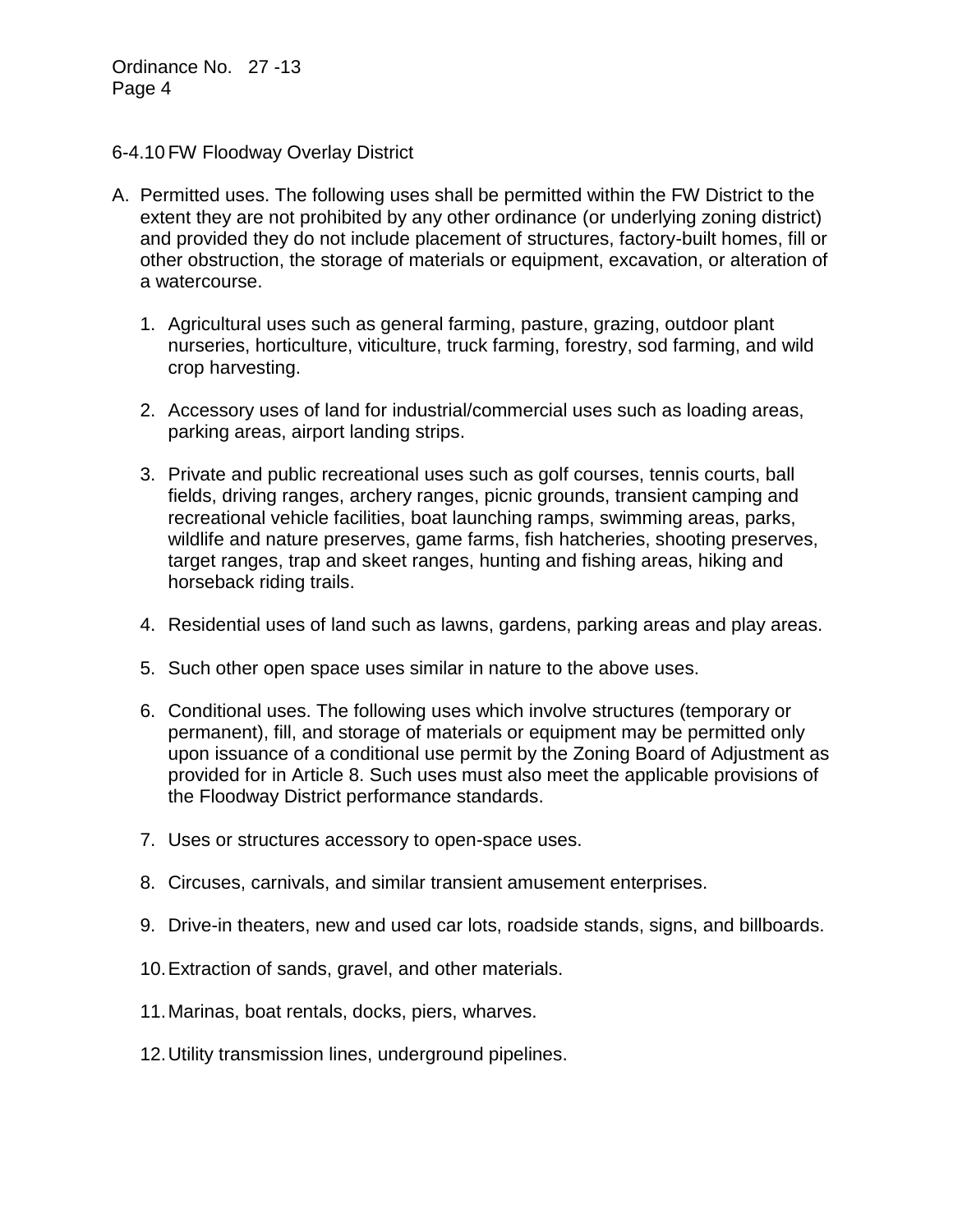- 13.Other uses similar in nature to the above described uses and which are consistent with the general spirit and purposes of this Code.
- B. Performance standards. All permitted or conditional uses must be consistent with the need to minimize flood damage and shall meet the following applicable performance standards:
	- 1. No use shall be permitted in the Floodway Overlay District that would result in any increase in the one hundred-year flood level. Consideration of the effects of any development on flood levels shall be based upon the assumption that an equal degree of development would be allowed for similarly situated lands.
	- 2. All uses within the Floodway Overlay District shall:
		- i. Be consistent with the need to minimize flood damage.
		- ii. Use construction methods and practices that will minimize flood damage.
		- iii. Use construction materials and utility equipment that are resistant to flood damage.
	- 3. No use shall affect the capacity or conveyance of the channel or floodway or any tributary to the main stream, drainage ditch, or any other drainage facility or system.
	- 4. Structures and sanitary and utility systems, if permitted, shall meet the applicable performance standards of the Floodway Fringe Overlay District and shall be constructed or aligned to present the minimum possible resistance to flood flows.
	- 5. Structures, if permitted, shall have a low flood damage potential and shall not be for human habitation.
	- 6. Storage of materials or equipment that are buoyant, flammable, explosive or injurious to human, animal or plant life is prohibited. Storage of other material may be allowed if readily removable from the Floodway District within the time available after flood warning.
	- 7. Watercourse alterations or relocations (channel changes and modifications) must be designed to maintain the flood carrying capacity within the altered or relocated portion. In addition, such alterations or relocations must be approved by the IDNR.
	- 8. Any fill allowed in the floodway must be shown to have some beneficial purpose and shall be limited to the minimum amount necessary.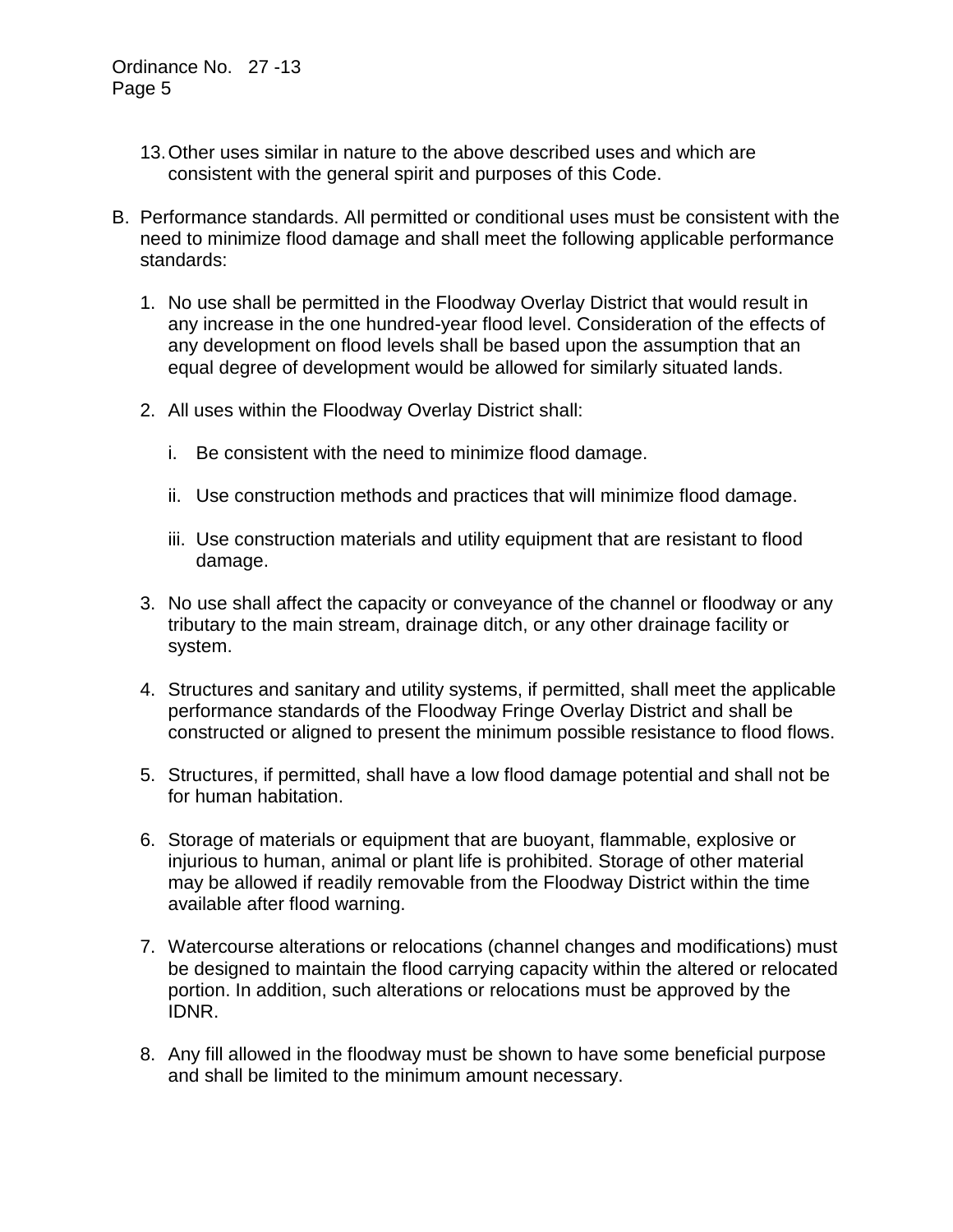9. Pipeline river or stream crossings shall be buried in the streambed and banks or otherwise sufficiently protected to prevent rupture due to channel degradation and meandering or due to the action of flood flows.

# 6-4.11 FF Floodway Fringe Overlay District

- A. Permitted uses. All uses within the Floodway Fringe Overlay District shall be permitted to the extent that they are not prohibited by any other ordinance (or underlying zoning district) and provided they meet applicable performance standards of the Floodway Fringe Overlay District. However, on the Mississippi River or on islands therein, no use will be allowed unless identified as not being a floodway area by the IDNR. In which case, if a floodway area is identified, the provisions of the FW Floodway Overlay District will apply.
- B. Performance standards. All uses must be consistent with the need to minimize flood damage and shall meet the following applicable performance standards:
	- 1. All structures shall be:
		- i. Adequately anchored to prevent flotation, collapse or lateral movement of the structure;
		- ii. Constructed with materials and utility equipment resistant to flood damage; and
		- iii. Constructed by methods and practices that minimize flood damage.
	- 2. All new and substantially improved structures:
		- i. Such areas shall be used solely for parking vehicles, building access and low damage potential storage.
		- ii. Fully enclosed areas below the "lowest floor" (not including basements) that are subject to flooding shall be designed to automatically equalize hydrostatic flood forces on exterior walls by allowing for the entry and exit of floodwaters.
		- iii. A minimum of two openings having a total net area of not less than one square inch for every square foot of enclosed area subject to flooding shall be provided.
		- iv. The bottom of all openings shall be no higher than one foot above grade.
		- v. Openings may be equipped with screens, louvers, valves, or other coverings or devices provided they permit the automatic entry and exit of floodwaters.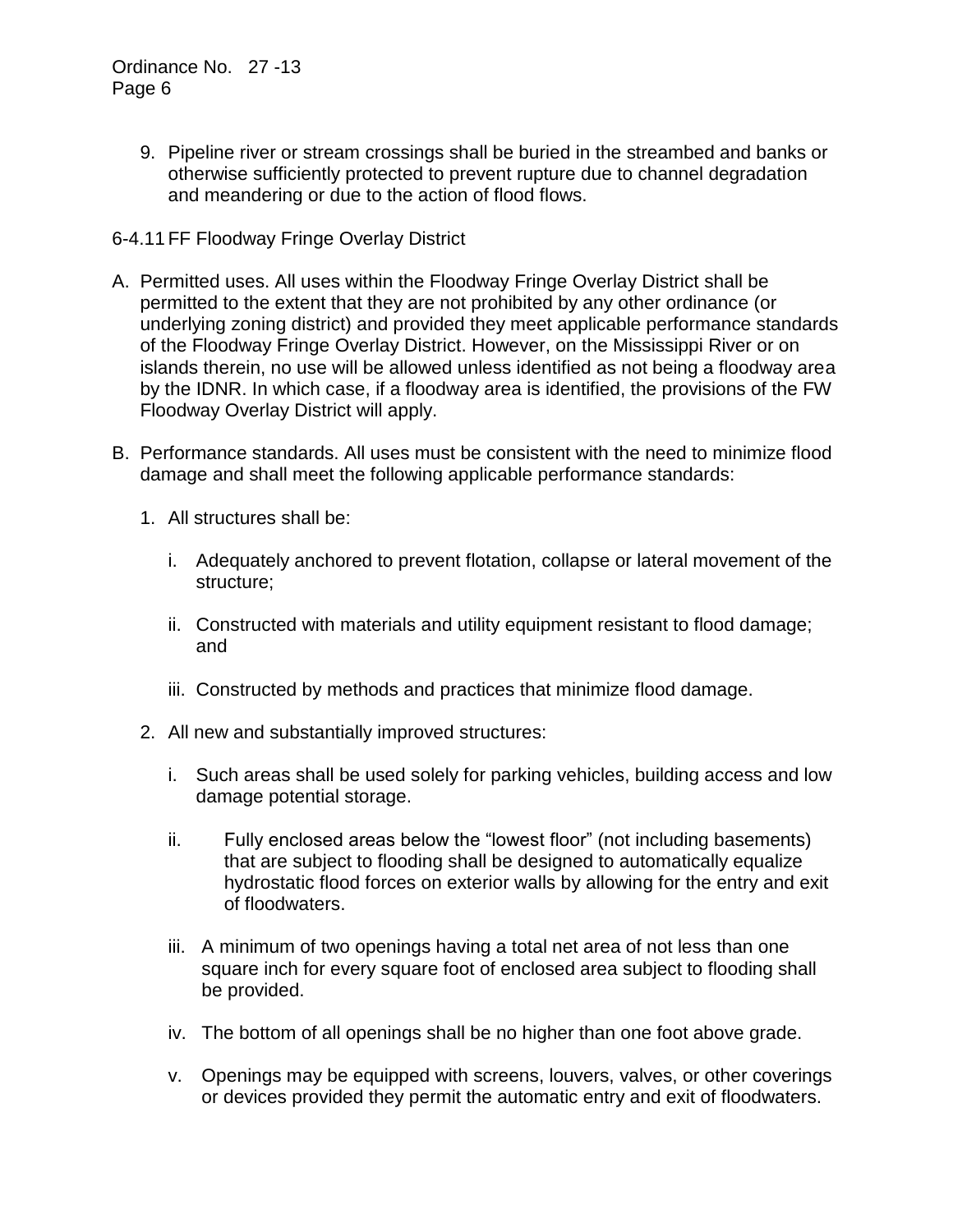Designs for meeting this requirement must be certified by a professional engineer registered in the State of Iowa.

- vi. New and substantially improved structures must be adequately anchored to prevent flotation, collapse, or lateral movement of the structure resulting from hydrodynamic and hydrostatic loads, including the effects of buoyancy. Designs for meeting this requirement must be certified by a professional engineer registered in the State of Iowa.
- vii. New and substantially improved structures must be constructed with electrical, heating, ventilation, plumbing, and air conditioning equipment and other service facilities that are designed and located so as to prevent water from entering or accumulating within the components during conditions of flooding. Designs for meeting this requirement must be certified by a professional engineer registered in the State of Iowa.
- 3. Residential buildings. All new or substantially improved residential structures shall have the lowest floor, including basements, elevated a minimum of one foot above the 100-year flood level. Construction shall be upon compacted fill which shall, at all points, be no lower than one foot above the 100-year flood level and extend at such elevation at least 18 feet beyond the limits of any structure erected thereon. Alternate methods of elevating (such as piers) may be allowed, subject to favorable consideration by the Zoning Board of Adjustment and issuance of a variance, where existing topography, street grades, or other factors preclude elevating by fill. In such cases, the methods used must be adequate to support the structure as well as withstanding the various forces and hazards associated with flooding. All new residential buildings shall be provided with a means of access which will be passable by wheeled vehicles during the 100-year flood.
- 4. Nonresidential buildings. All new and substantially improved nonresidential buildings shall have the lowest floor (including basement) elevated a minimum of one foot above the 100-year flood level, or together with attendant utility and sanitary systems, be floodproofed to such a level. When floodproofing is utilized, a professional engineer registered in the State of Iowa shall certify that the floodproofing methods used are adequate to withstand the flood depths, pressures, velocities, impact and uplift forces and other factors associated with the 100-year flood; and that the structures, below the 100-year flood level, are watertight with walls substantially impermeable to the passage of water. A record of the certification indicating the specific elevation (in relation to North American Vertical Datum, 1988) to which any structures are floodproofed shall be maintained by the City Planner.
- 5. Factory-built homes: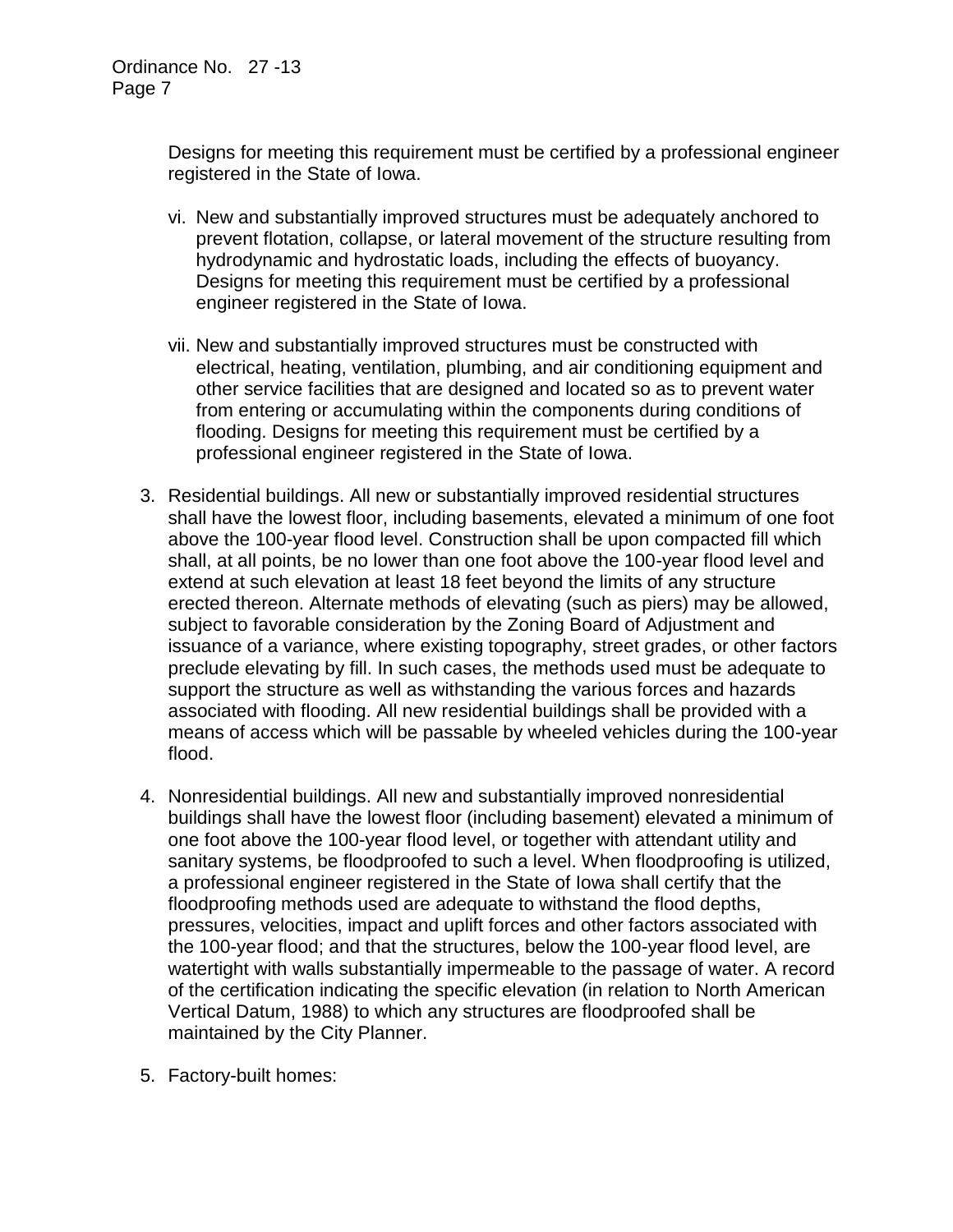- i. Factory-built homes including those placed in existing factory-built home parks or subdivisions shall be anchored to resist flotation, collapse, or lateral movement.
- ii. Factory-built homes including those placed in existing factory-built home parks or subdivisions shall be elevated on a permanent foundation such that the lowest floor of the structure is a minimum of one foot above the 100-year flood level.
- 6. Utility and sanitary systems:
	- i. All new and replacement sanitary sewage systems shall be designed to minimize and eliminate infiltration of flood waters into the system as well as the discharge of effluent into flood water. Wastewater treatment facilities shall be provided with a level of flood protection equal to or greater than one foot above the 100-year flood elevation.
	- ii. On-site waste disposal systems shall be located or designed to avoid impairment to the system or contamination from the system during flooding.
	- iii. New or replacement water supply systems shall be designed to minimize or eliminate infiltration of flood waters into the system. Water supply treatment facilities shall be provided with a level of protection equal to or greater than one foot above the 100-year flood elevation.
	- iv. Utilities such as gas or electrical systems shall be located and constructed to minimize or eliminate flood damage to the system and the risk associated with such flood damaged or impaired systems.
	- v. All such systems shall be certified as meeting these requirements by a professional engineer registered in the State of Iowa.
- 7. Storage of materials and equipment that are flammable, explosive or injurious to human, animal or plant life is prohibited unless elevated a minimum of one foot above the 100-year flood level. Other material and equipment must either be similarly elevated or (i) not be subject to major flood damage and be anchored to prevent movement due to flood waters, or (ii) be readily removable from the area within the time available after flood warning.
- 8. Flood control structural works such as levees and flood walls shall provide, at a minimum, protection from a 100-year flood with a minimum of three feet of design freeboard and shall provide for adequate interior drainage. In addition, structural flood control works shall be approved by the IDNR.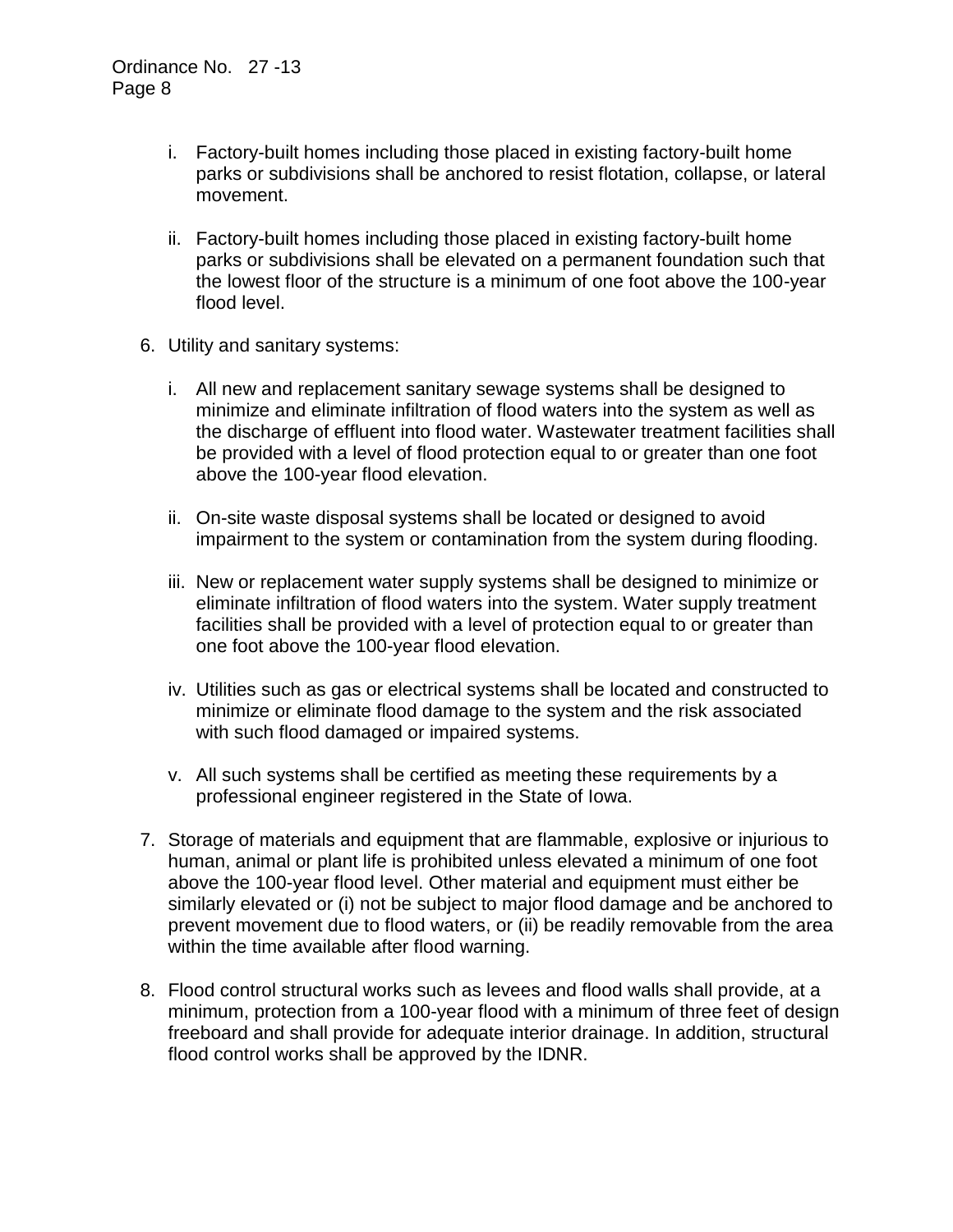- 9. No use shall affect the capacity or conveyance of the channel or floodway of any tributary to the main stream, drainage ditch, or other drainage facility or system.
- 10.Subdivisions (including factory-built home parks and subdivisions) shall be consistent with the need to minimize flood damages and shall have adequate drainage provided to reduce exposure to flood damage. Development associated with subdivision proposals shall meet the applicable performance standards. Subdivision proposals intended for residential development shall provide all lots with a means of vehicular access that will remain dry during occurrence of the 100-year flood. Proposals for subdivisions greater than five (5) acres or fifty (50) lots (whichever is less) shall include 100-year flood elevation data for those areas located within the Floodplain (Overlay) District.
- 11.The exemption of detached garages, sheds, and similar structures less than 300 square feet in area from the 100-year flood elevation requirements may result in increased premium rates for insurance coverage of the structure and contents; however, said detached garages, sheds, and similar accessory type structures are exempt from the 100-year flood elevation requirements, provided:
	- i. The structures shall not be used for human habitation.
	- ii. The structure shall be designed to have low flood damage potential.
	- iii. The structure shall be constructed and placed on the building site so as to offer minimum resistance to the flow of floodwaters.
	- iv. Structures shall be firmly anchored to prevent flotation which may result in damage to other structures.
	- v. The structure's service facility such as electrical and heating equipment shall be elevated or floodproofed to at least one foot above the 100-year flood level.
	- vi. All such structures shall be certified as meeting these requirements by a professional engineer registered in the State of Iowa.
- 12. Recreational Vehicles
	- i. Recreational vehicles are exempt from the requirements of Section 6- 4.11(B)(5) of this Ordinance regarding anchoring and elevation of factorybuilt homes when the following criteria are satisfied.
		- a. The recreational vehicle shall be located on the site for less than 180 consecutive days, and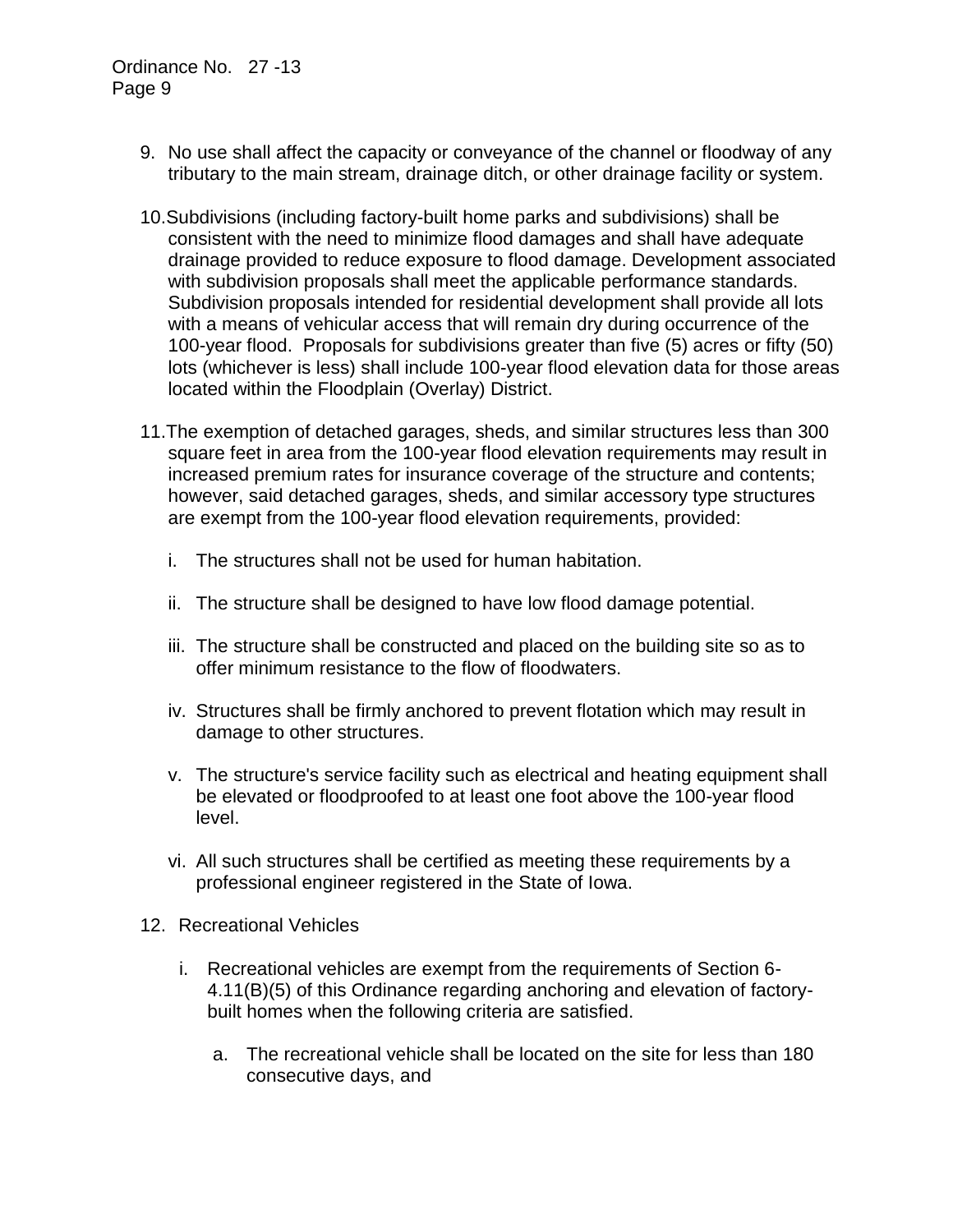- b. The recreational vehicle must be fully licensed and ready for highway use. A recreational vehicle is ready for highway use if it is on its wheels or jacking system and is attached to the site only by quick disconnect type utilities and security devices and has no permanently attached additions.
- ii. Recreational vehicles that are located on the site for more than 180 consecutive days or are not ready for highway use must satisfy requirements of Section 6-4.11(B)(5) of this Ordinance regarding anchoring and elevation of factory-built homes.
- 13. Pipeline river and stream crossings shall be buried in the streambed and banks, or otherwise sufficiently protected to prevent rupture due to channel degradation and meandering.
- 6-4.12 FP General Floodplain Overlay District
- A. Permitted uses. The following uses shall be permitted within the FP General Floodplain Overlay District to the extent they are not prohibited by any other ordinance (or underlying zoning district) and provided they do not include placement of structures, factory-built homes, fill or other obstruction, the storage of materials or equipment, excavation, or alteration of a watercourse.
	- 1. Agricultural uses such as general farming, pasture, grazing, outdoor plant nurseries, horticulture, viticulture, truck farming, forestry, sod farming, and wild crop harvesting.
	- 2. Accessory uses of land for industrial/commercial uses such as loading areas, parking areas, airport landing strips.
	- 3. Private and public recreation uses such as golf courses, tennis courts, ball fields, driving ranges, archery ranges, picnic grounds, transient camping and recreational vehicle facilities, boat launching ramps, swimming areas, parks, wildlife and nature preserves, game farms, fish hatcheries, shooting preserves, target ranges, trap and skeet ranges, hunting and fishing areas, hiking and horseback riding trails.
	- 4. Residential uses of land such as lawns, gardens, parking areas and play areas.
	- 5. Such other open space uses similar in nature to the above uses.
- B. Conditional uses. Any uses which involve placement of structures, factory-built homes, fill or other obstructions, the storage of materials or equipment, excavation or alteration of a watercourse may be allowed only upon issuance of a conditional use permit by the Zoning Board of Adjustment. All such uses shall be reviewed by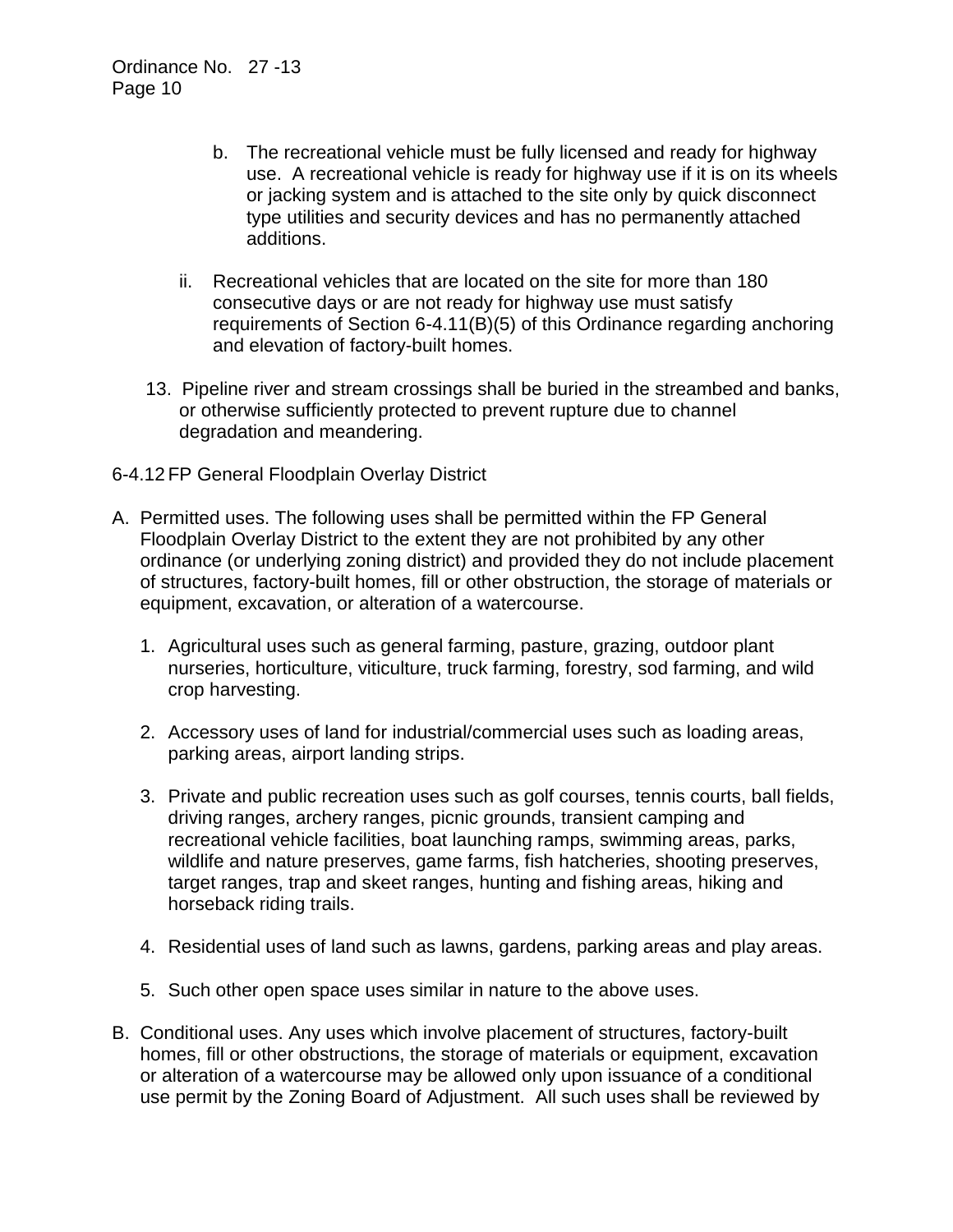the IDNR to determine: (i) whether the land involved is either wholly or partly within the floodway or floodway fringe, and (ii) the 100-year flood level. The applicant shall be responsible for providing the IDNR with sufficient technical information to make the determination.

- C. Performance standards.
	- 1. All conditional uses, or portions thereof, to be located in the floodway as determined by the IDNR shall meet the applicable provisions and standards of the Floodway Overlay District.
	- 2. All conditional uses, or portions thereof, to be located in the floodway fringe as determined by the IDNR shall meet the applicable standards of the Floodway Fringe Overlay District.
- 6-4.13 Floodplain Overlay District Administration
- A. Appointment, duties and responsibilities of City Planner.
	- 1. A City Planner designated by the City Manager shall administer and enforce this Code and will herein be referred to as the Administrator.
	- 2. Duties and responsibilities of the Administrator shall include, but not necessarily be limited to, the following:
		- i. Review all floodplain development permit applications to ensure that the provisions of this Code will be satisfied.
		- ii. Review all floodplain development permit applications to ensure that all necessary permits have been obtained from federal, state or local governmental agencies.
		- iii. Record and maintain a record of: (a) the elevation (in relation to North American Vertical Datum, 1988) of the lowest floor of all new or substantially improved structures, or (b) the elevation to which new or substantially improved structures have been floodproofed.
		- iv. Notify adjacent communities and/or counties and the IDNR prior to any proposed alteration or relocation of a watercourse and submit evidence of such notifications to the Federal Insurance Administrator.
		- v. Keep a record of all permits, conditional uses, appeals, variances and such other transactions and correspondence pertaining to the administration of this Code.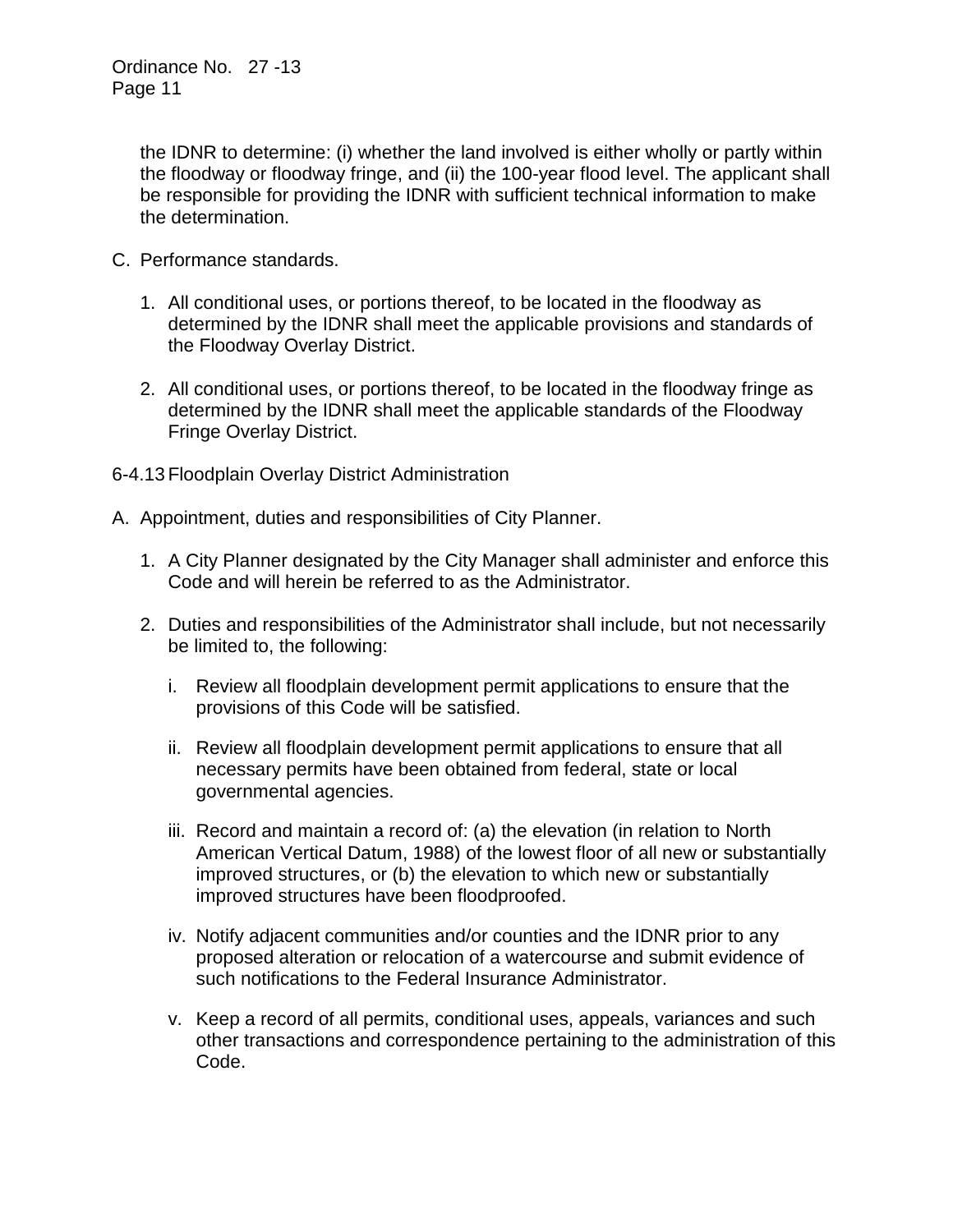- vi. Submit to the Federal Insurance Administrator an annual report concerning the City's participation in the National Flood Insurance Program, utilizing the annual report form supplied by the Federal Insurance Administrator.
- vii. Notify the Federal Insurance Administration of any annexations or modifications to the City's boundaries as part of the annual report.
- viii.Review subdivision proposals to ensure such proposals are consistent with the purpose of this Code and advise the City Council of potential conflicts.
- B. Floodplain development permit.
	- 1. Permit required. A floodplain development permit issued by the Administrator shall be secured prior to initiation of any floodplain development (any manmade change to improved or unimproved real estate, including but not limited to buildings or other structures, mining, filling, grading, paving, excavation or drilling operations) including the placement of factory-built homes in both the Floodway, Floodway Fringe and General Floodplain Overlay Districts.
	- 2. Application for permit. Application for a floodplain development permit shall be made on forms supplied by the Administrator and shall include the following information.
		- i. Description of and plans for the work to be covered by the permit for which application is to be made.
		- ii. Description of the land on which the proposed work is to be done (i.e., lot, block, tract, street address or similar description) that will readily identify and locate the work to be done.
		- iii. Identification of the use or occupancy for which the proposed work is intended.
		- iv. Elevation of the 100-year flood.
		- v. Elevation (in relation to North American Vertical Datum, 1988) of the lowest floor (including basement) of the structure or of the level to which a structure is to be floodproofed.
		- vi. For structures being improved or rebuilt, the estimated cost of improvements and market value of the structure prior to the improvements.
		- vii. All certifications by a professional engineer registered in the State of Iowa as required by this Code.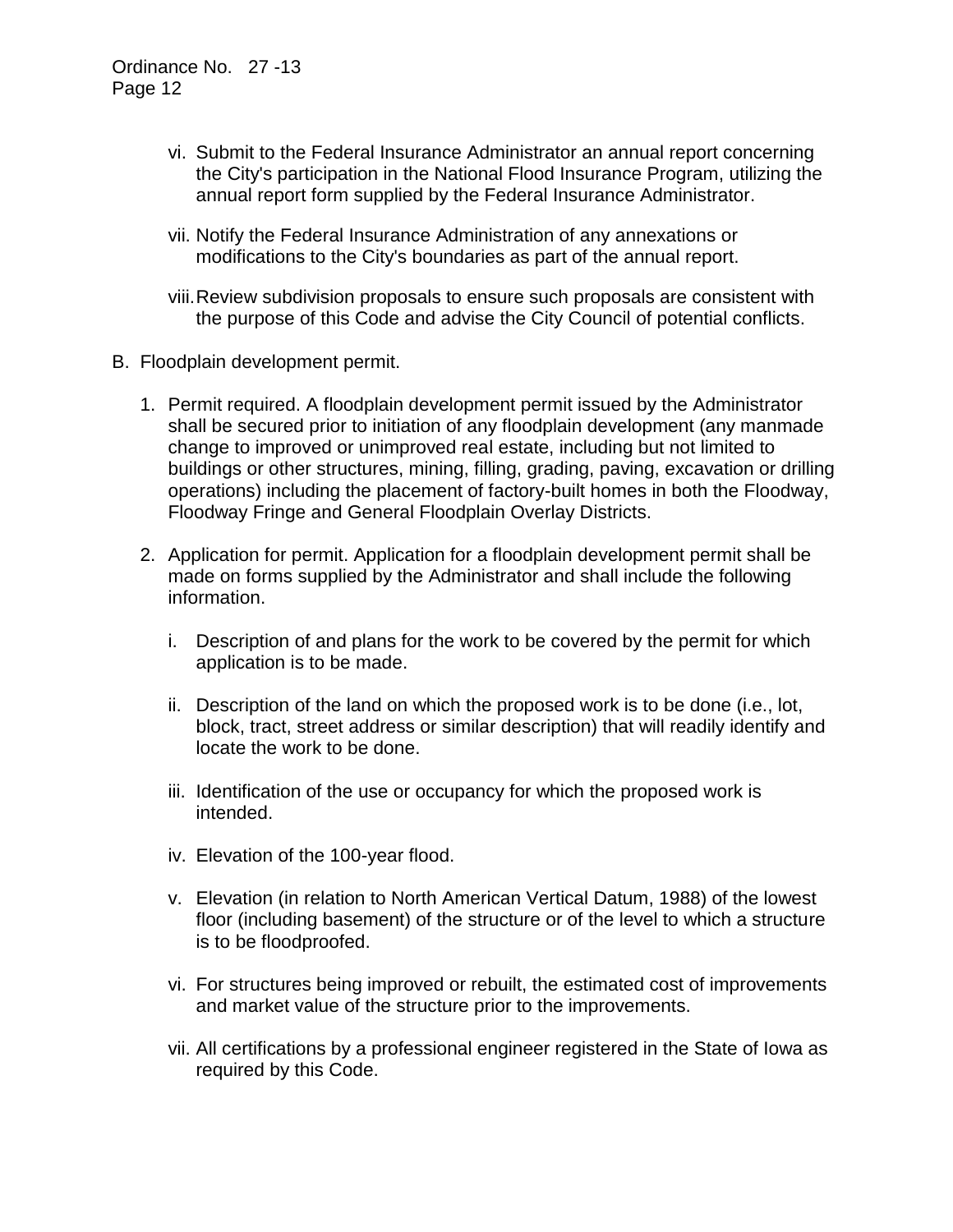- viii. Such other information as the Administrator deems reasonably necessary for the purpose of this Code.
- 3. Action for permit application. The Administrator shall make a determination as to whether the proposed floodplain development meets the applicable provisions and standards of this Code and shall approve or disapprove the application. For disapprovals, the applicant shall be informed, in writing, of the specific reasons therefore. The Administrator shall not issue permits for conditional uses or variances except as directed by the Zoning Board of Adjustment.
- 4. As-built certification. The applicant shall be required, prior to the use or occupancy of any structure or development, to submit certification by a professional engineer registered in the State of Iowa that the work authorized by the floodplain development permit was accomplished in compliance with this Code. Any use, arrangement, or construction in conflict with that authorized shall be deemed a violation of this Code.
- 6-4.14 Zoning Board of Adjustment Action Authorized.
- A. The Zoning Board of Adjustment shall hear and decide applications for conditional uses, appeals and variances.
- B. Conditional uses. Requests for conditional uses shall be submitted to the Administrator, who shall forward such to the Board for consideration. Such requests shall include information ordinarily submitted with applications as well as any additional information deemed necessary by the Board.
- C. Appeals. Where it is alleged there is any error in any order, requirement, decision, or determination made by an administrative official in the enforcement of this Code, the aggrieved party may appeal such action. The notice of appeal shall be filed with the Board and with the official from whom the appeal is taken and shall set forth the specific reason for the appeal. The official from whom the appeal is taken shall transmit to the Board all the papers constituting the record upon which the action appealed from was taken.
- D. Variances. The Board may authorize, upon request in specific cases, such variances from the terms of this Code that will not be contrary to the public interest, where owing to special conditions a literal enforcement of the provisions of this Code will result in unnecessary hardship. Variances granted must meet the following applicable standards:
	- 1. No variances shall be granted for any development within the Floodway Overlay District which would result in any increase in the 100-year level. Consideration of the effects of any development on flood levels shall be based upon the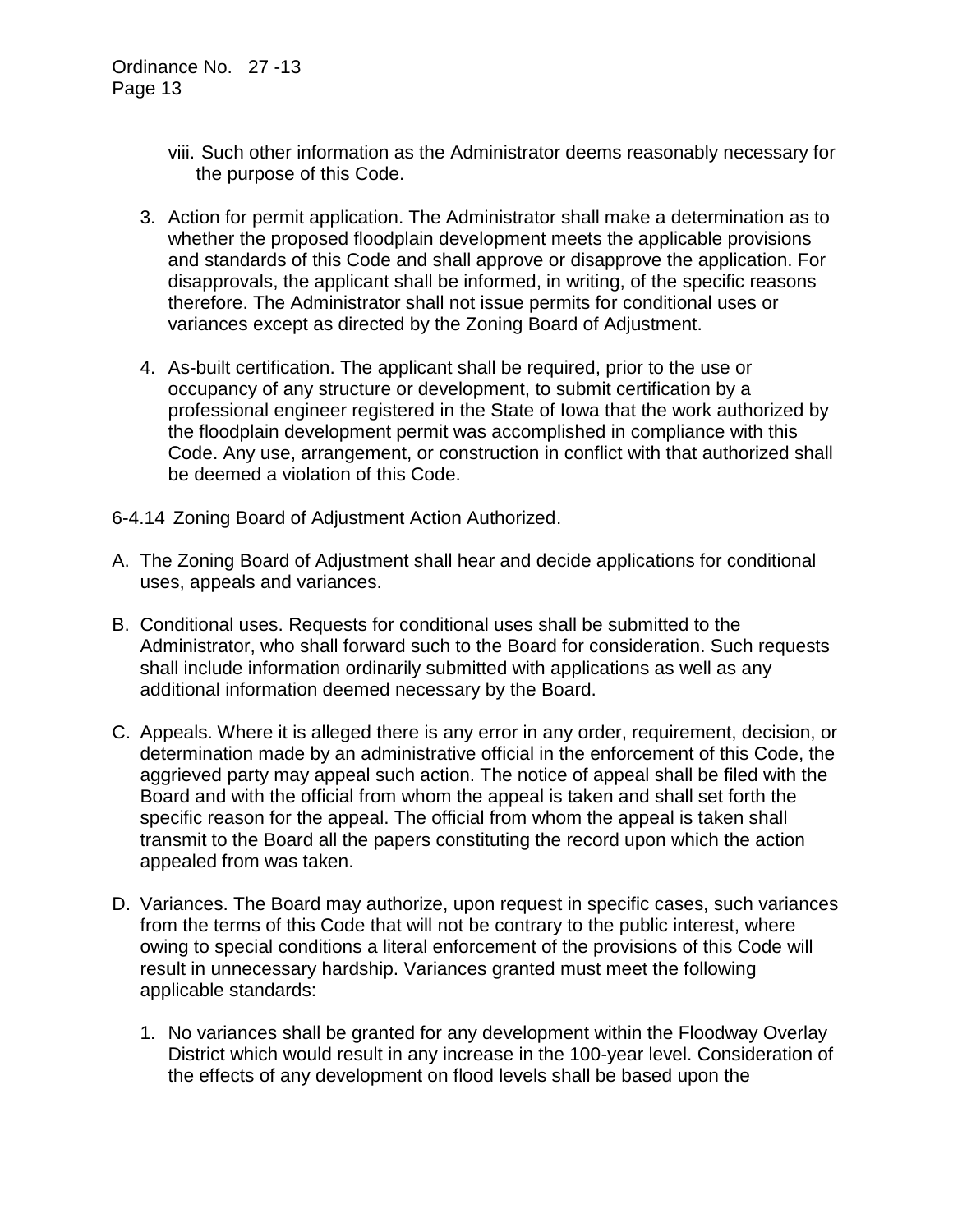assumption that an equal degree of development would be allowed for similarly situated lands.

- 2. Variances shall only be granted upon: (i) a showing of good and sufficient cause, (ii) a determination that failure to grant the variance would result in exceptional hardship to the applicant, and (iii) a determination that the granting of the variance will not result in increased flood heights, additional threats to public safety, or extraordinary public expense, create nuisances, or cause fraud on or victimization of the public.
- 3. A variance shall only be granted upon a determination that the variance is the minimum necessary considering the flood hazard, to afford relief.
- 4. In cases where the variance involves a lower level of flood protection for structures than what is ordinarily required by this Code, the applicant shall be notified in writing over the signature of the Administrator that: (i) the issuance of a variance will result in increased premium rates for flood insurance, and (ii) such construction increases risks to life and property.
- 5. All variances granted shall have the concurrence or approval of the IDNR.
- E. Board decisions. In passing upon requests for conditional uses and variances, the Board shall consider all relevant factors specified in other sections of this Code and:
	- 1. The danger to life and property due to increased flood heights or velocities caused by encroachments.
	- 2. The danger that materials may be swept on to other lands or downstream to the injury of others.
	- 3. The proposed water supply and sanitation systems and the ability of these systems to prevent disease, contamination and unsanitary conditions.
	- 4. The susceptibility of the proposed facility and its contents to flood damage and the effect of such damage on the individual owner.
	- 5. The importance of the services provided by the proposed facility to the community.
	- 6. The requirements of the facility for a floodplain location.
	- 7. The availability of alternative locations not subject to flooding for the proposed use.
	- 8. The compatibility of the proposed use with existing development and development anticipated in the foreseeable future.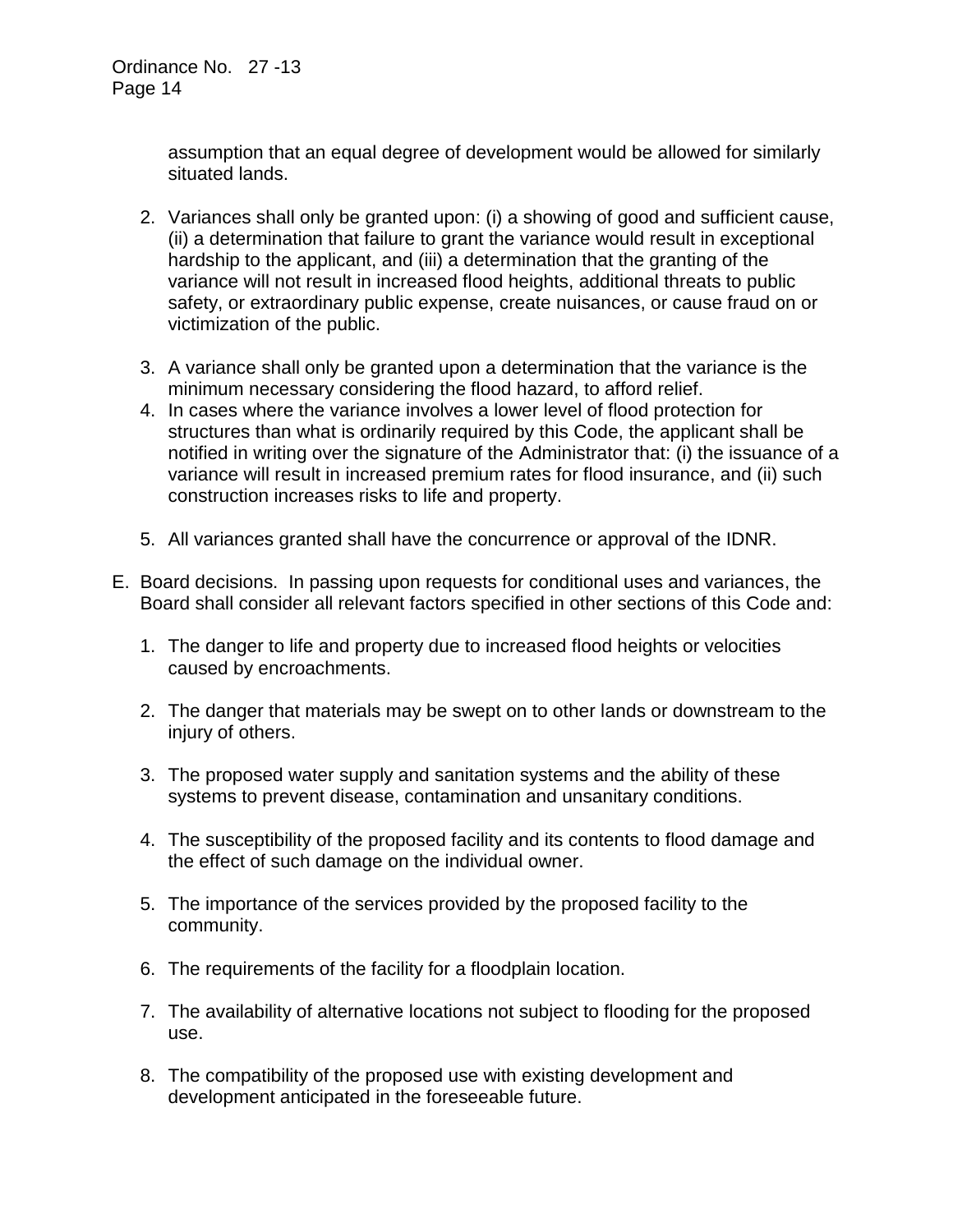- 9. The relationship of the proposed use to the Comprehensive Plan and floodplain management program for the area.
- 10.The safety of access to the property in times of flood for ordinary and emergency vehicles.
- 11.The expected heights, velocity, duration, rate of rise and sediment transport of the flood water expected at the site.
- 12.Such other factors which are relevant to the purpose of this Code.
- F. Conditions attached to conditional uses or variances. Upon consideration of the factors listed above, the Board may attach such conditions to the granting of conditional uses and variances as it deems necessary to further the purpose of this Code. Such conditions may include, but not necessarily be limited to:
	- 1. Modification of waste disposal and water supply facilities;
	- 2. Limitation on periods of use and operation;
	- 3. Imposition of operational controls, sureties and deed restrictions;
	- 4. Requirements for construction of channel modification, dikes, levees, and other protective measures, provided such are approved by the IDNR and are deemed the only practical alternative to achieving the purposes of this Code; and
	- 5. Floodproofing measures which shall be designed consistent with the flood protection elevation for the particular area, flood velocities, durations, rate of rise, hydrostatic and hydrodynamic forces, and other factors associated with the regulatory flood and that the applicant submit a plan or document certified by a professional engineer registered in the State of Iowa that the floodproofing measures are consistent with the regulatory flood protection elevation and associated flood factors for the particular area.

#### 6-4.15 Definitions

Unless specifically defined below or in Article 2, words or phrases used in this Ordinance shall be interpreted so as to give them the meaning they have in common usage and to give this ordinance its most reasonable application.

*Base Flood*: The flood having one (1) percent chance of being equaled or exceeded in any given year (See 100-year flood).

*Basement*: Any enclosed area of a structure which has its floor or lowest level below ground level (subgrade) on all sides. Also see "lowest floor."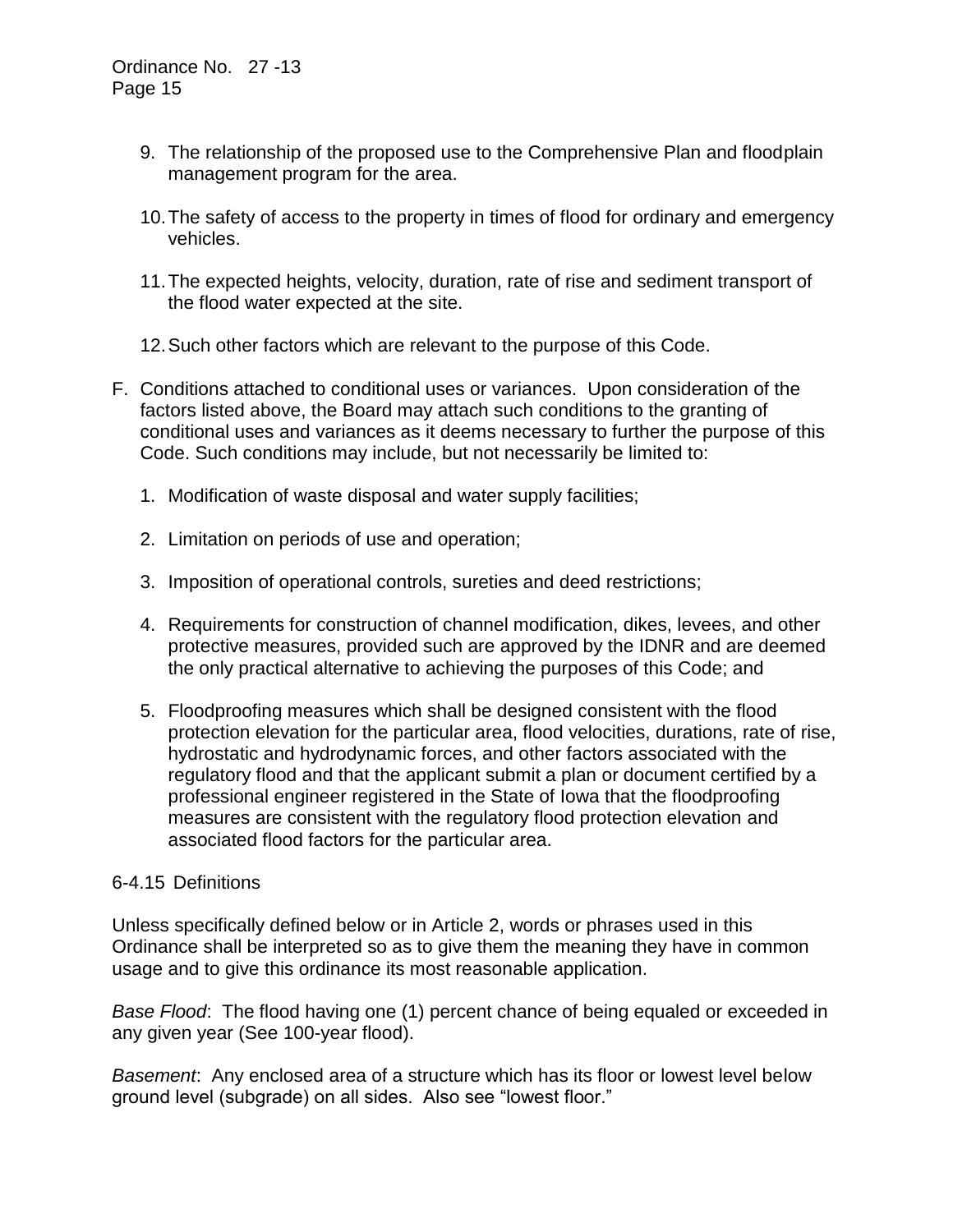*Development*: Any man-made change to improved or unimproved real estate, including but not limited to buildings or other structures, the storage of equipment or materials, mining, dredging, filling, grading, paving, excavation or drilling operations.

*Existing Construction*: Any structure for which the "start of construction" commenced before the effective date of the first floodplain management regulations adopted by the community on April 16, 1990. May also be referred to as "existing structure."

*Existing Factory-Built Home Park or Subdivision*: A factory-built home park or subdivision for which the construction of facilities for servicing the lots on which the factory-built homes are to be affixed (including at a minimum, the installation of utilities, the construction of streets, and either final site grading or the pouring of concrete pads) is completed before the effective date of the first floodplain management regulations adopted by the community on April 16, 1990.

*Expansion of Existing Factory-Built Home Park or Subdivision*: The preparation of additional sites by the construction of facilities for servicing the lots on which the factorybuilt homes are to be affixed (including at a minimum, the installation of utilities, the construction of streets, and either final site grading or the pouring of concrete pads).

*Factory-Built Home*: Any structure, designed for residential use, which is wholly or in substantial part, made, fabricated, formed or assembled in manufacturing facilities for installation or assembly and installation on a building site. For the purpose of this ordinance, factory-built homes include mobile homes, manufactured homes and modular homes and also include park trailers, travel trailers and other similar vehicles placed on a site for greater than 180 consecutive days.

*Factory-Built Home Park*: A parcel or contiguous parcels of land divided into two or more factory-built home lots for rent or sale.

*Flood*: A general or temporary condition of partial or complete inundation of normally dry land areas resulting from the overflow of streams or rivers or from the unusual and rapid runoff of surface waters from any source.

*Flood Elevation*: The elevation floodwaters would reach at a particular site during the occurrence of a specific flood. For instance, the 100-year flood elevation is the elevation of flood waters related to the occurrence of the 100-year flood.

*Flood Insurance Rate Map*: The official map prepared as part of (but published separately from) the Flood Insurance Study which delineates both the flood hazard areas and the risk premium zones applicable to the community.

*Flood Insurance Study*: A study initiated, funded and published by the Federal Insurance Administration for the purpose of evaluating in detail the existence and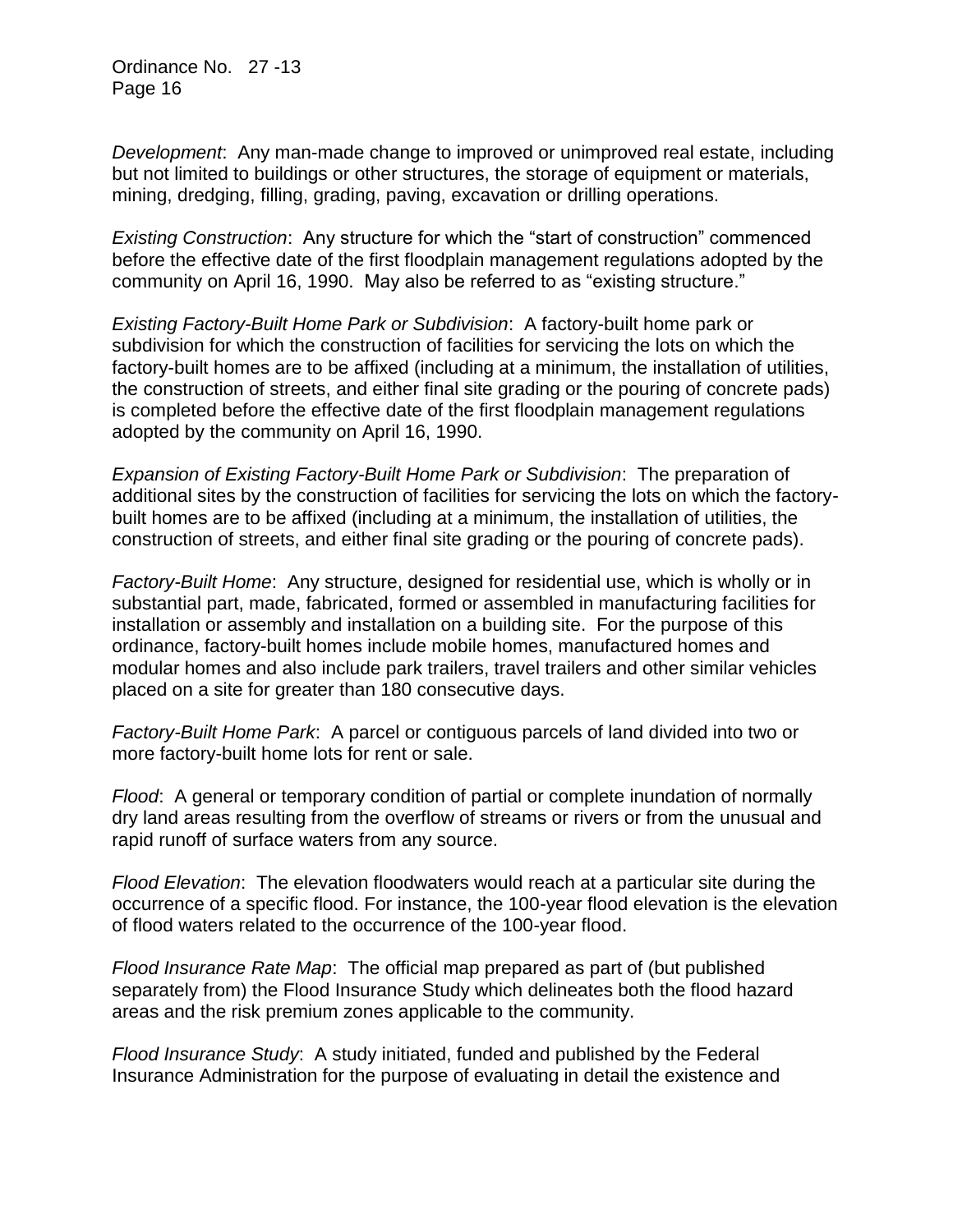severity of flood hazards; providing the City with the necessary information for adopting a flood plain management program and establishing actuarial flood insurance rates.

*Flood Plain*: Any land area susceptible to being inundated by water as a result of a flood.

*Flood Plain Management*: An overall program of corrective and preventive measures for reducing flood damages and promoting the wise use of flood plains, including but not limited to emergency preparedness plans, flood control works, flood-proofing and flood plain management regulations.

*Floodproofing*: Any combination of structure and non-structural additions, changes, or adjustments to structures, including utility and sanitary facilities, which will reduce or eliminate flood damage to such structures.

*Floodway*: The channel of a river or stream, and those portions of the flood plains adjoining the channel, which are reasonably required to carry and discharge flood waters or flood flows so that confinement of flood flows to the floodway area will not result in substantially higher flood levels or flow velocities.

*Floodway Fringe*: Those portions of the flood plain, other than the floodway, which can be filled, leveed, or otherwise obstructed without causing substantially higher flood levels or flow velocities.

*Historic Structure*: Any structure that is:

- 1. Listed individually in the National Register of Historic Places, maintained by the Department of Interior, or preliminarily determined by the Secretary of the Interior as meeting the requirements for individual listing of the National Register;
- 2. Certified or preliminarily determined by the Secretary of the Interior as contributing to the historical significance of a registered historic district or a district preliminarily determined by the Secretary to qualify as a registered historic district;
- 3. Individually listed on a state inventory of historic places in states with historic preservation programs which have been approved by the Secretary of the Interior; or
- 4. Individually listed on a local inventory of historic places in communities with historic preservation programs that have been certified by either: (i) an approved state program as determined by the Secretary of the Interior, or (ii) directly by the Secretary of the Interior in states without approved programs.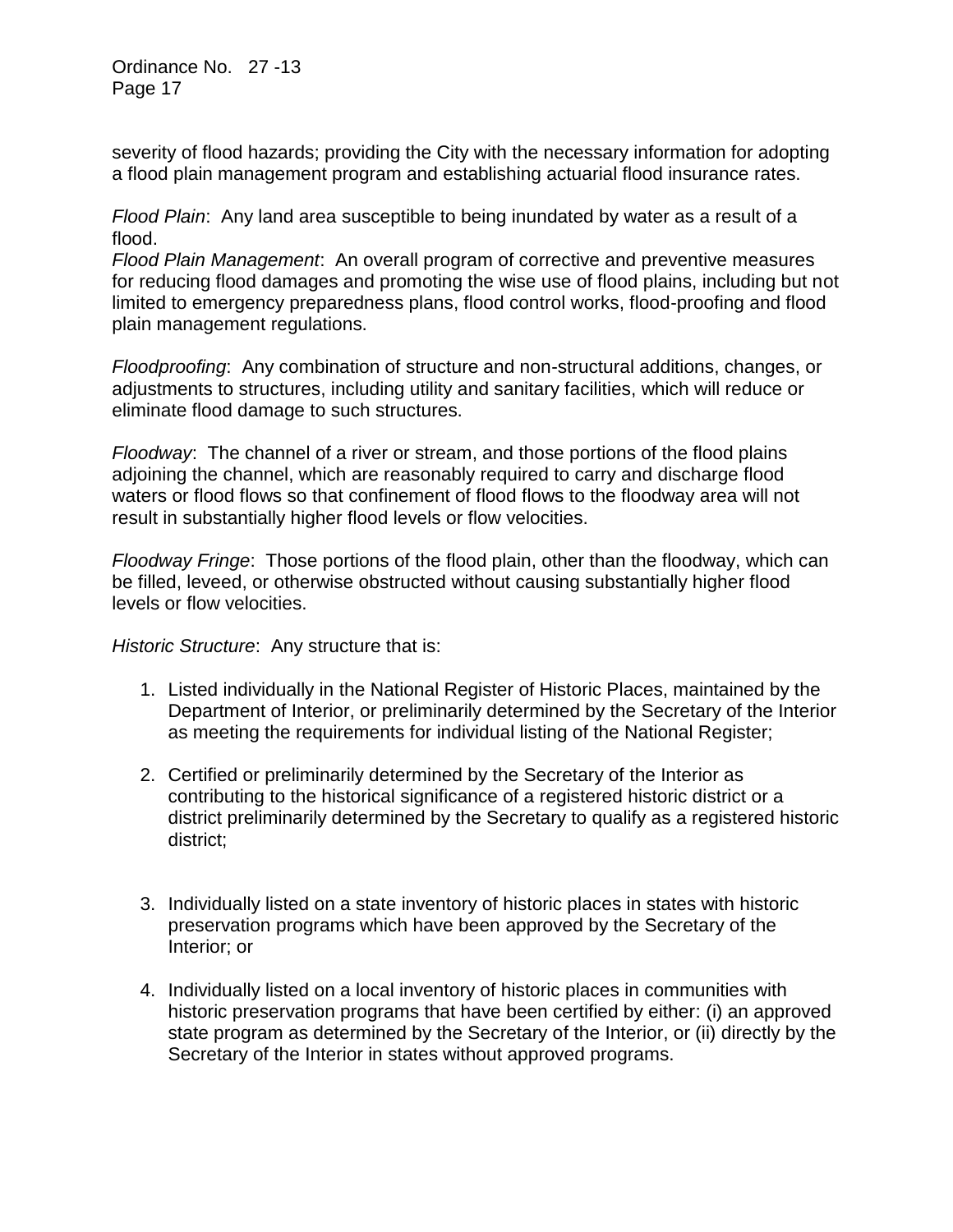*Lowest Floor*: The floor of the lowest enclosed area in a structure, including a basement, except when all the following criteria are met:

- 1. The enclosed area is designated to satisfy the provisions of Section 6-4.11(4); and
- 2. The enclosed area is unfinished (not carpeted, drywalled, etc.) and used solely for low damage potential uses such as building access, parking or storage; and
- 3. Machinery and service facilities (e.g., hot water heater, furnace, electrical service) contained in the enclosed area are located at least one (1) food above the 100-year flood level; and
- 4. The enclosed area is not a "basement" as defined in this section.
- 5. In cases where the lowest enclosed area satisfies criteria 1, 2, 3, and 4 above, the lowest flood is the floor of the next highest enclosed area that does not satisfy the criteria above.

*Minor Projects*: Small development activities (except for filling, grading and excavating) valued at less than \$500.

*New Construction*: Those structures or development for which the start of construction commenced on or after the effective date of the Flood Insurance Rate Map (September 6, 1989).

*New Factory-Built Home Park or Subdivision*: A factory-built home park or subdivision for which the construction of facilities for servicing the lots on which the factory-built homes are to be affixed (including at a minimum, the installation of utilities, the construction of streets, and either final site grading or the pouring of concrete pads) is completed on or after the effective date of the first floodplain management regulations adopted by the community on April 16, 1990.

*One Hundred (100) Year Flood*: A flood, the magnitude of which has a one (1) percent chance of being equaled or exceeded in any given year or which, on the average, will be equaled or exceeded at least once every one hundred (100) years.

*Recreational Vehicle*: A vehicle which is:

- 1. Built on a single chassis;
- 2. Four hundred (400) square feet or less when measured at the largest horizontal projection;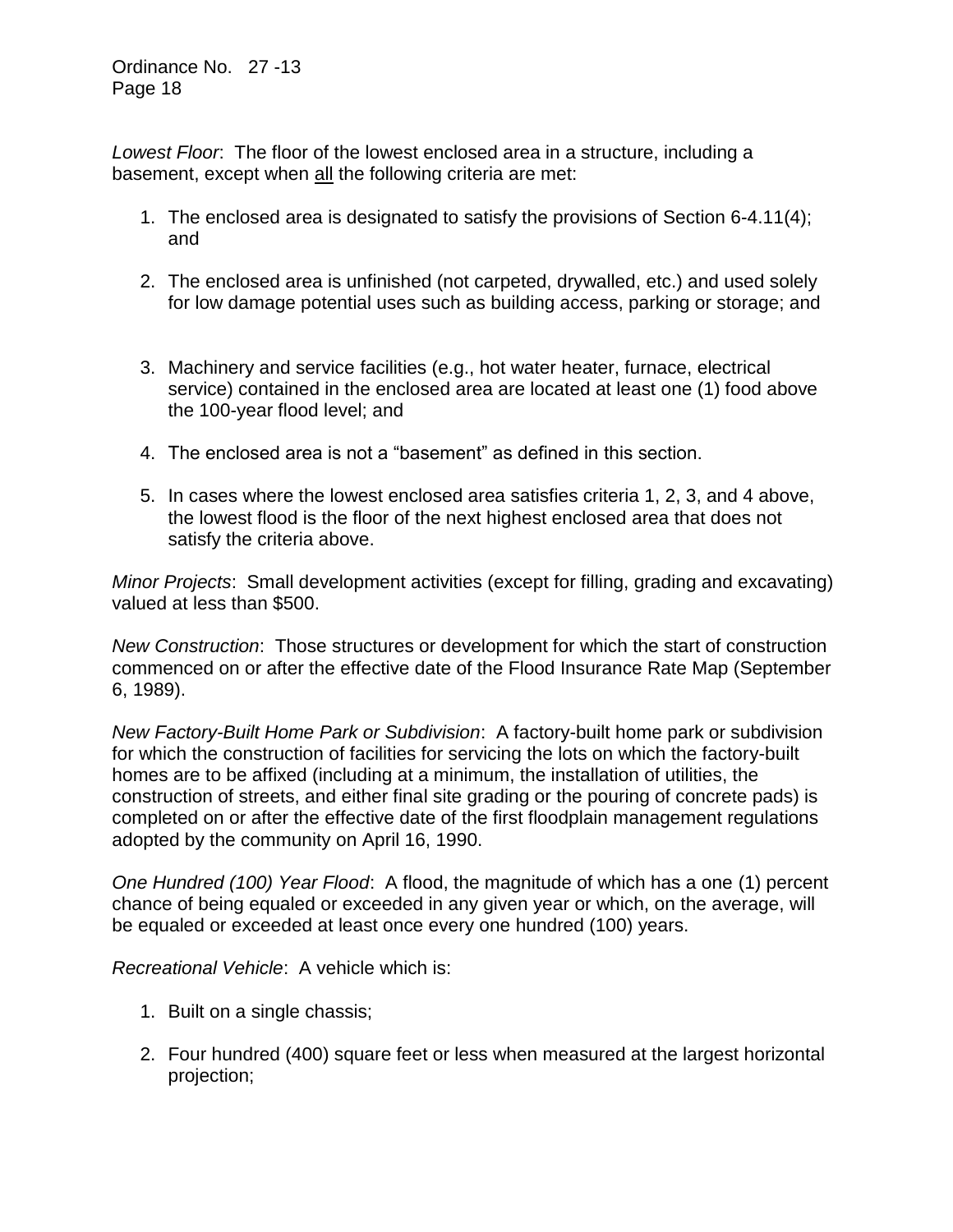- 3. Designed to be self-propelled or permanently towable by a light duty truck; and
- 4. Designed primarily not for use as a permanent dwelling but as a temporary living quarters for recreational, camping, travel, or seasonal use.

*Routine Maintenance of Existing Buildings and Facilities*: Repairs necessary to keep a structure in a safe and habitable condition, provided they are not associated with a general improvement of the structure or repair of a damaged structure. Such repairs include :

- 1. Normal maintenance of structures such as re-roofing, replacing roofing tiles and replacing siding;
- 2. Exterior and interior painting, papering, tiling, carpeting, cabinets, counter tops and similar finish work;
- 3. Basement sealing;
- 4. Repairing or replacing damaged or broken window panes;
- 5. Repairing plumbing systems, electrical systems, heating or air conditioning systems and repairing wells or septic systems.

*Special Flood Hazard Area*: The land within a community subject to the 100-year flood. This land is identified as Zone A on the community's Flood Insurance Rate Map. *Start of Construction*: Includes substantial improvement, and means the date the development permit was issued, provided the actual start of construction, repair, reconstruction, rehabilitation, addition, placement, or other improvement, was within 180 days of the permit date. The actual start means either the first placement or permanent construction of a structure on a site, such as pouring of a slab or footings, the installation of pile, the construction of columns, or any work beyond the stage of excavation; or the placement of a factory-built home on a foundation. Permanent construction does not include land preparation, such as cleaning, grading or filling, nor does it include the installation of streets and/or walkways; nor does it include excavation for a basement, footings, piers, or foundations, or the erection of temporary forms; nor does it include the installation on the property of accessory buildings such as garages or sheds not occupied as dwelling units or not part of the main structure. For a substantial improvement, the actual start of construction means the first alteration of any wall, ceiling, floor, or other structural part of the building, whether or not that alteration affects the external dimension of the building.

*Structure*: Anything constructed or erected on the ground or attached to the ground, including, but not limited to, buildings, factories, sheds, cabins, factory-built homes, storage tanks, and other similar uses.